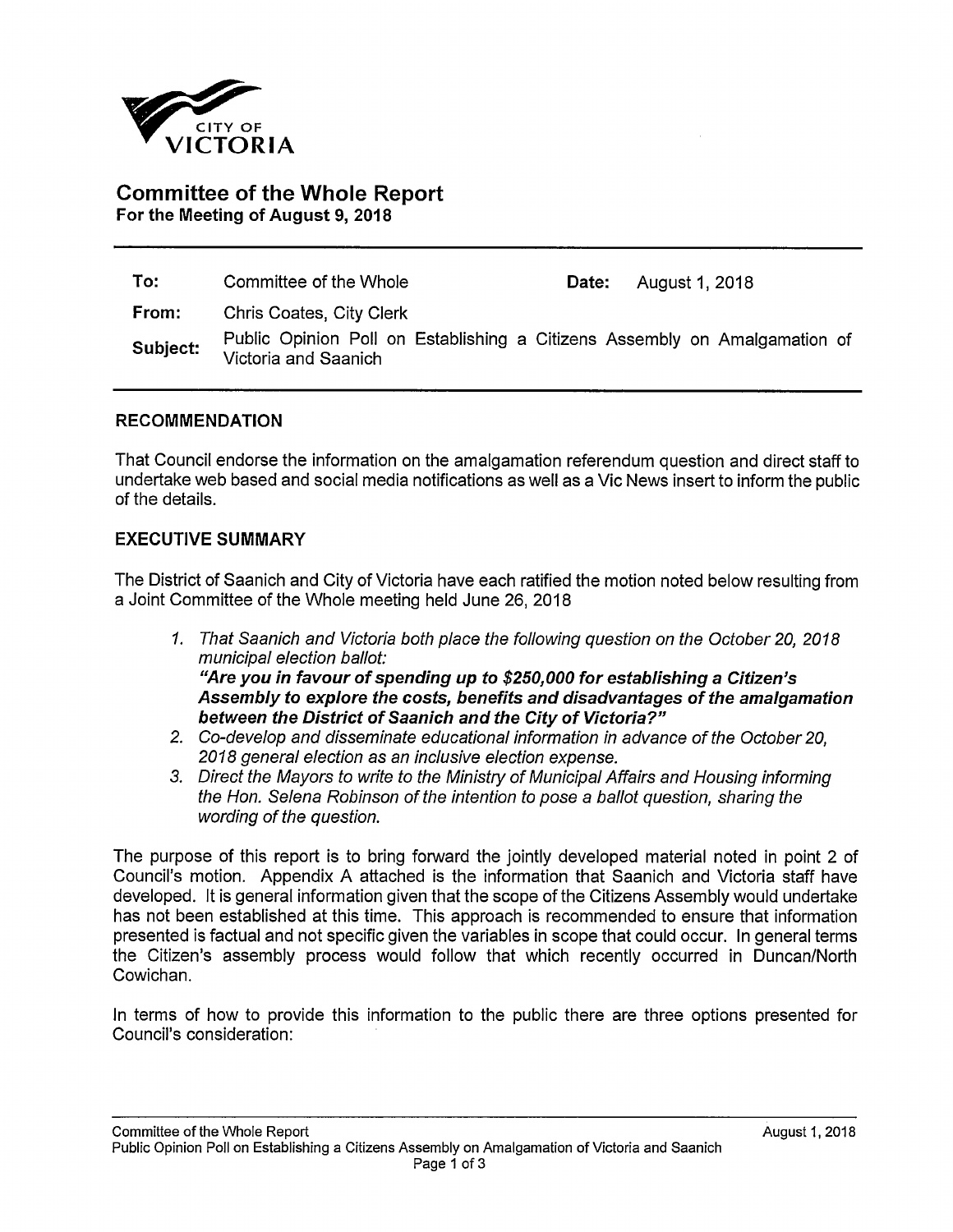Option 1 - Web and Social Media

Web and Social media promotion would capture some of the population base. It isn't possible to quantify the extent to which this method would reach voters, or that this method alone would reach all voter demographics. Costs associated with this are limited to staff time which is already allocated to election awareness and outreach.

Option 2 - Vic News Insert

Typically, the City utilizes the Connect Newsletter as a special election edition distributed through Vic News. This year, the intent is to publish the election edition in early October (general voting day is October 20, 2018). The proposed information sheet on the Referendum could be distributed with the election edition through Vic News, this would not likely have any additional cost than what distribution of the newsletter would be. If it were a separate undertaking through Vic News costs are approximately \$3,000.00. The Vic News method does not reach every door in the City but is generally available to most.

Option 3 - Household Mail Drop

There are two options for household mail drop:

The highest cost method, is a door to door mailing to every address in the City. Costs associated with this option are approximately 45,000.00. This would require a modification to the election budget to accommodate these costs.

A postal code walk which is essentially similar to the delivery of a flyer through the mail for an estimated delivery cost of \$6,000.00.

None of the options could assure that all interested voters will receive the information. On balance the recommended approach will provide significant awareness of the information and can be accommodated within the existing election budget.

Respectfully submitted,

Unris Coates City Clerk

**Report accepted and recommended by the City Managet:** 

Date:

**List of Appendices** 

Appendix A - Proposed Referendum Information Sheet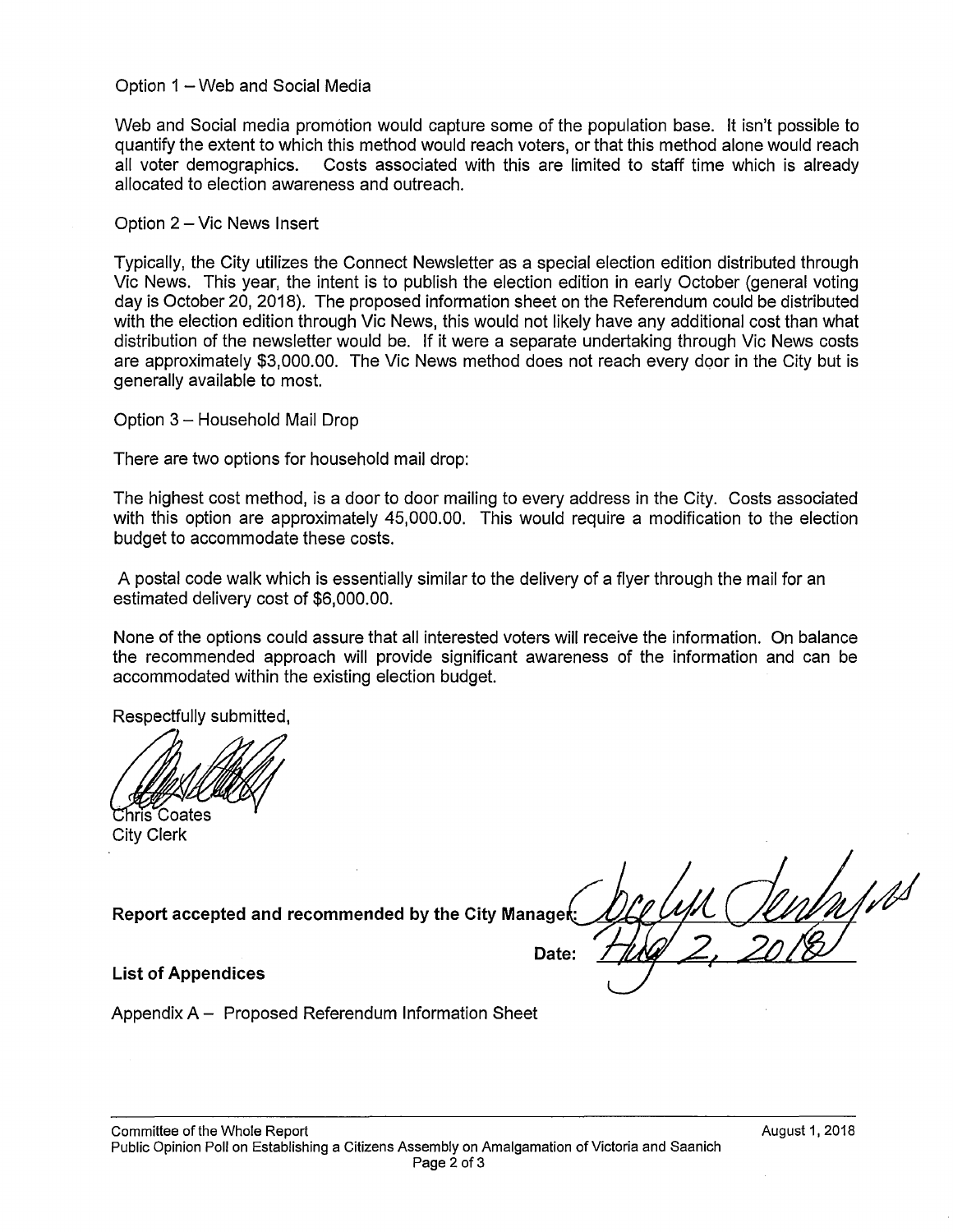## **It's time for you, Saanich/Victoria electors, to decide …**

The District of Saanich and the City of Victoria Councils will be asking electors if they wish to establish a Citizens' Assembly to explore the costs, benefits and disadvantages of amalgamation of the two municipalities. This non-binding community opinion question will be asked at the upcoming General Local Election being held on October 20, 2018.

## **This is not a referendum on Amalgamation.**

The question at hand is not whether the municipalities of Victoria and Saanich should amalgamate, but rather whether the prospect of amalgamation should be systematically examined through a Citizens' Assembly. If the Citizens' Assembly recommends in favour of amalgamation there would be a binding referendum question put to the citizens of Saanich and Victoria and the citizens would decide as an independent referendum or as part of the next election.

### **What is a Citizens' Assembly?**

A citizens' assembly is a body of citizens formed to deliberate on an issue or issues of broad political importance. The membership of a Citizens' Assembly is randomly selected. The purpose is to employ a cross-section of the public to study a question and to propose answers through rational and reasoned discussion and the use of various methods of inquiry. The use of Citizens' Assemblies aims to reinstall trust in the political process by engaging citizens to take a more direct role in deliberative democracy.

## **What will the Citizens' Assembly do?**

The Citizens' Assembly will be tasked by the City of Victoria and the District of Saanich to learn about the needs and interests of local residents and businesses, examine the the costs, benefits and disadvantages of creating a new amalgamated municipal structure, and – should they determine to recommend in favour of amalgamation – advise local councillors and their administrations on the conditions under which the Municipalities should proceed.

Specifically, the Citizens' Assembly on Amalgamation will develop:

- A set of values which describe their aspirations for good local governance;
- A list of issues which they believe need to be satisfactorily resolved for municipal amalgamation to merit consideration; and
- Should they recommend to proceed with amalgamation, a detailed recommendation concerning municipal amalgamation, including any conditions which would need to be satisfied if a merger were to proceed.

## **How will the Citizens' Assembly Members be selected?**

Should the electors vote in favour of proceeding with a Citizens' Assembly to explore the amalgamation of the City of Victoria and the District of Saanich, an independent body would be engaged by Saanich and Victoria to run the Citizens' Assembly process. The Citizens' Assembly would consist of a randomly selected group of Saanich and Victoria residents that broadly reflect the local community.